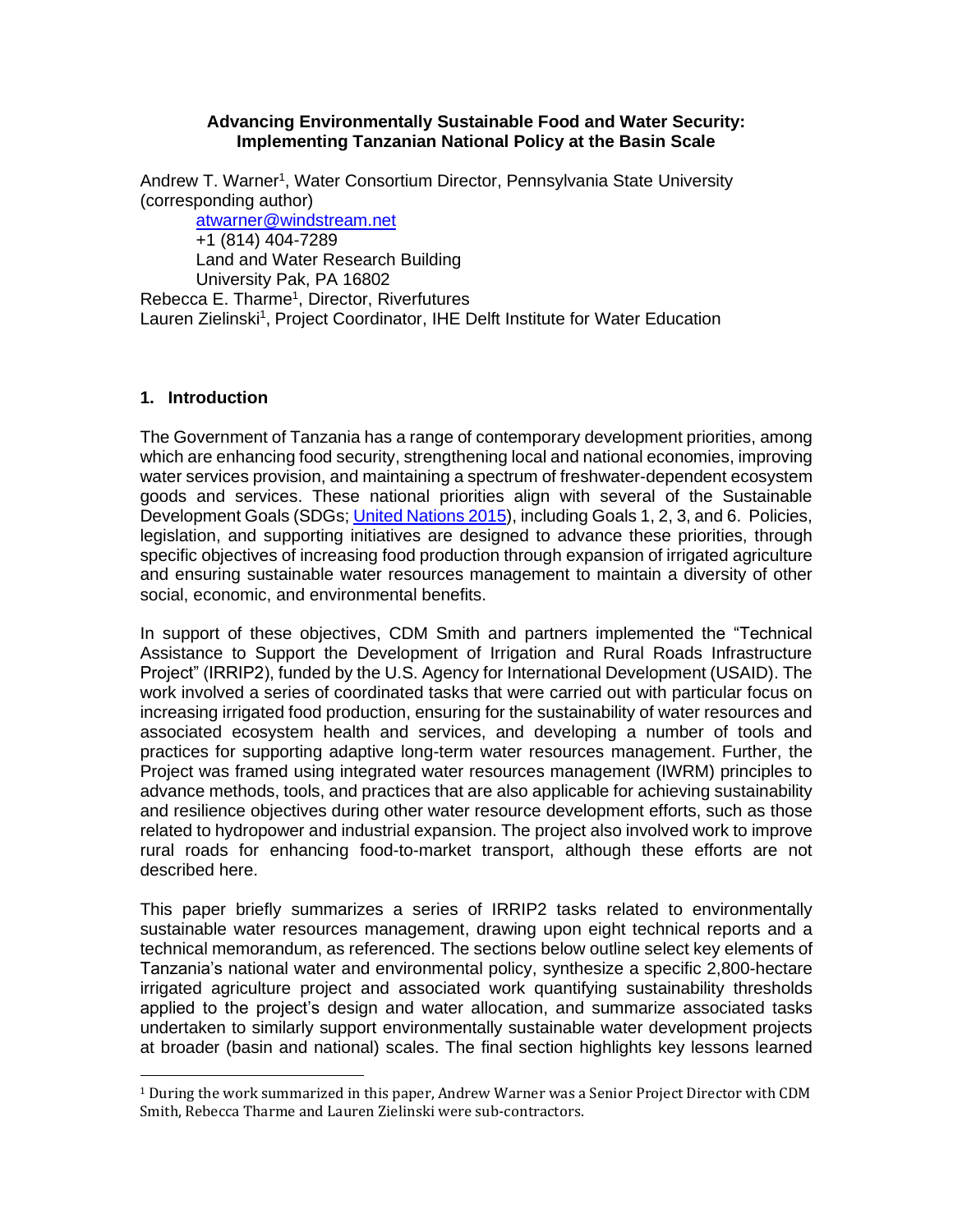and select recommendations that have been offered for advancing sustainable water management in the Rufiji Basin and across Tanzania in support of achieving water and water-related security goals.

### **2. Tanzanian Water and Environmental Policy**

Tanzania has set ambitious targets for its future development, in line with the Tanzania 2025 Development Vision (United Republic of Tanzania [URT] 1999), the Africa Water Vision of 2025 – the continental implications of which include a five-fold increase in water use for agriculture, industry and hydropower (McClain et al. 2013) – and the Sustainable Development Goals (World Bank 2018). In 2000. Tanzania also acceded to the Ramsar Convention on Wetlands, thereby committing to conserve and promote the wise use of its wetlands through local and national actions, and international cooperation, as contributions toward achieving sustainable development (Wilson et al. 2017).

Within this broader context, Tanzania has actively embraced IWRM as a foundation of its new and emerging water law and policy (URT 2002, 2009; The 2030 Water Resources Group, 2014; World Bank 2018) that govern water resources management across the nation's nine major river and lake basins (Figure 1). Through IWRM, water resources are developed and managed to maximize social and economic benefits for multiple users of



Figure 1: The Nine Maior River Basins of Tanzania (source: CDM Smith 2018a).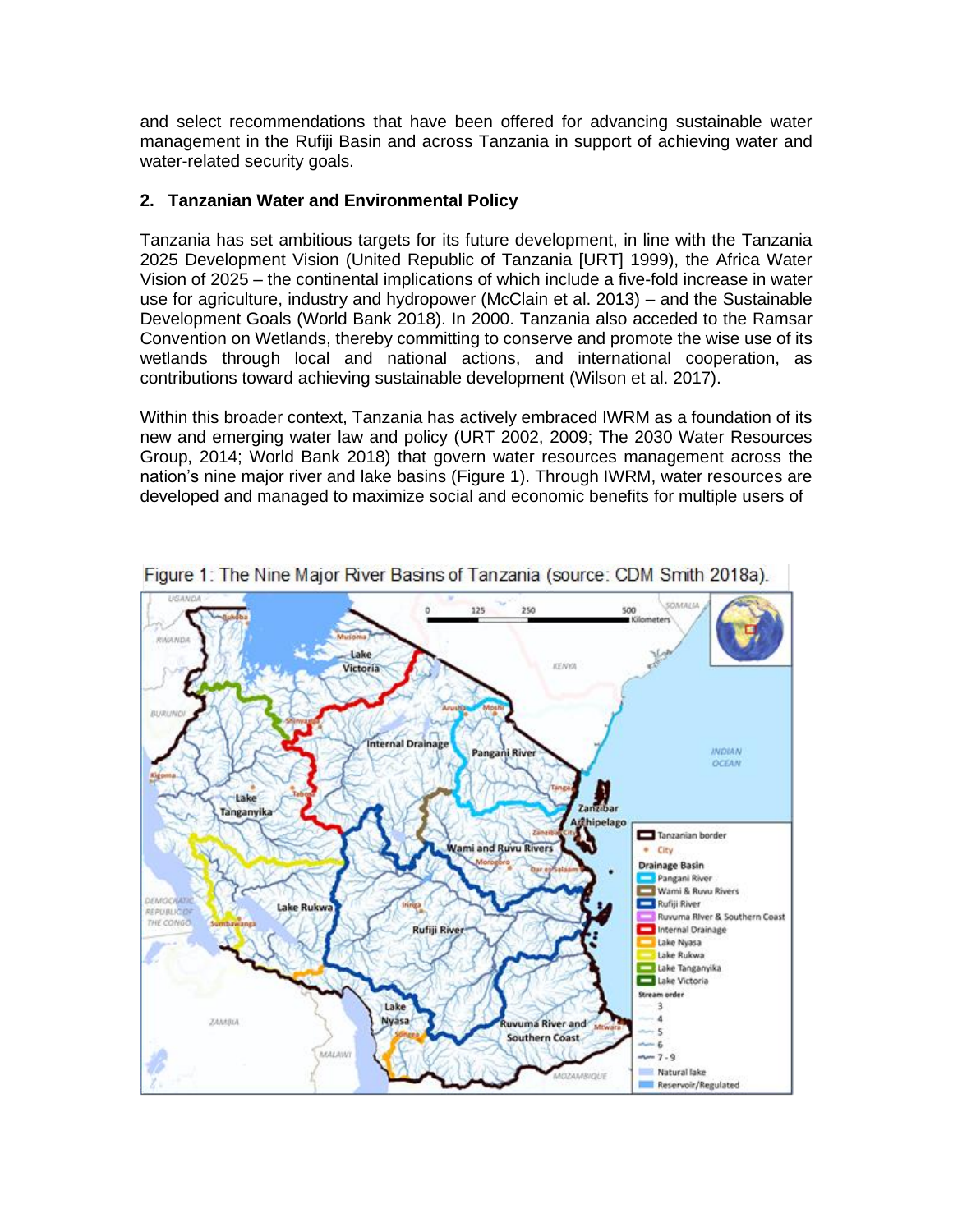the resource in an equitable and efficient manner, without degrading ecosystems (Global Water Partnership 2000). The allocation of sufficient water for environmental sustainability is a central theme. As part of the ongoing water sector reform, the heightened attention to the importance of water for the environment in meeting the needs of the Tanzanian people is reflected in the many national level laws and policies aimed at steering water and broader natural resource management towards sustainability.

The Tanzania National Water Policy (NAWAPO) of 2002 (URT 2002) offers a comprehensive framework for achieving the overarching goal of sustainability, and does so by addressing all cross-sectoral interests in and participatory approaches to water resources and catchment planning, development, and management. The NAWAPO provides national policy context, as well as more in-depth information pertaining to the main water use sectors, including domestic water supply; agriculture; livestock; industry; mining; energy, fisheries; forestry and beekeeping; navigation; wildlife and tourism; and – not least – the environment. The NAWAPO specifically states that "Water for the environment, in terms of quantity and quality, and levels, and for both surface and groundwater resource shall be determined on the best scientific information available considering both the temporal and spatial water requirements to maintain the health and viability of riverine and estuary ecosystems, and associated flora and fauna." (URT 2002).

The National Water Sector Development Strategy (URT 2008) helps guide the implementation of national water policy. It includes the goal of implementing a responsive, effective, and sustainable water resource utilization and allocation system based on social and economic priorities, inclusive of environmental protection and conservation measures to be achieved by managing to maintain a "reserve". The Water Resources Management Act No. 11 of 2009 (URT 2009) plays two crucial roles by defining the reserve and establishing legal priorities for water allocation in Tanzania. Specifically, the reserve is defined as: "the quantity and quality of water required for:

(a) Satisfying basic human needs by securing a basic water supply for people who are now or who shall in the reasonably near future be:

- i) Relying upon,
- ii) Taking water from; or
- iii) Being supplied from the relevant water resources; and

(b) Protecting aquatic ecosystem [*sic*] in order to secure ecologically sustainable development and use of the relevant water resources."

In other words, the reserve consists of water for basic human needs and water for the environment. Moreover, water required for basic human needs – essentially domestic water supply – is currently estimated for rural communities at 25 liters per person per day and is to receive highest priority in water allocation, with water for the environment receiving second priority for protecting ecosystems and associated ecosystem services. Together as the reserve, these two requirements are to be met prior to allocating water for any other socio-economic objectives. In practice, the reserve is accompanied by a legally gazetted volume of water and associated pattern and timing of water flows and levels to be managed adaptively to fulfill the combined purpose of water for people and water for the environment.

Broadly, all water resources in mainland Tanzania are considered a public good and as such are vested in and governed by the President for the benefit of the people (URT 2009). The Ministry of Water and Irrigation (MoWI) is responsible for putting in place the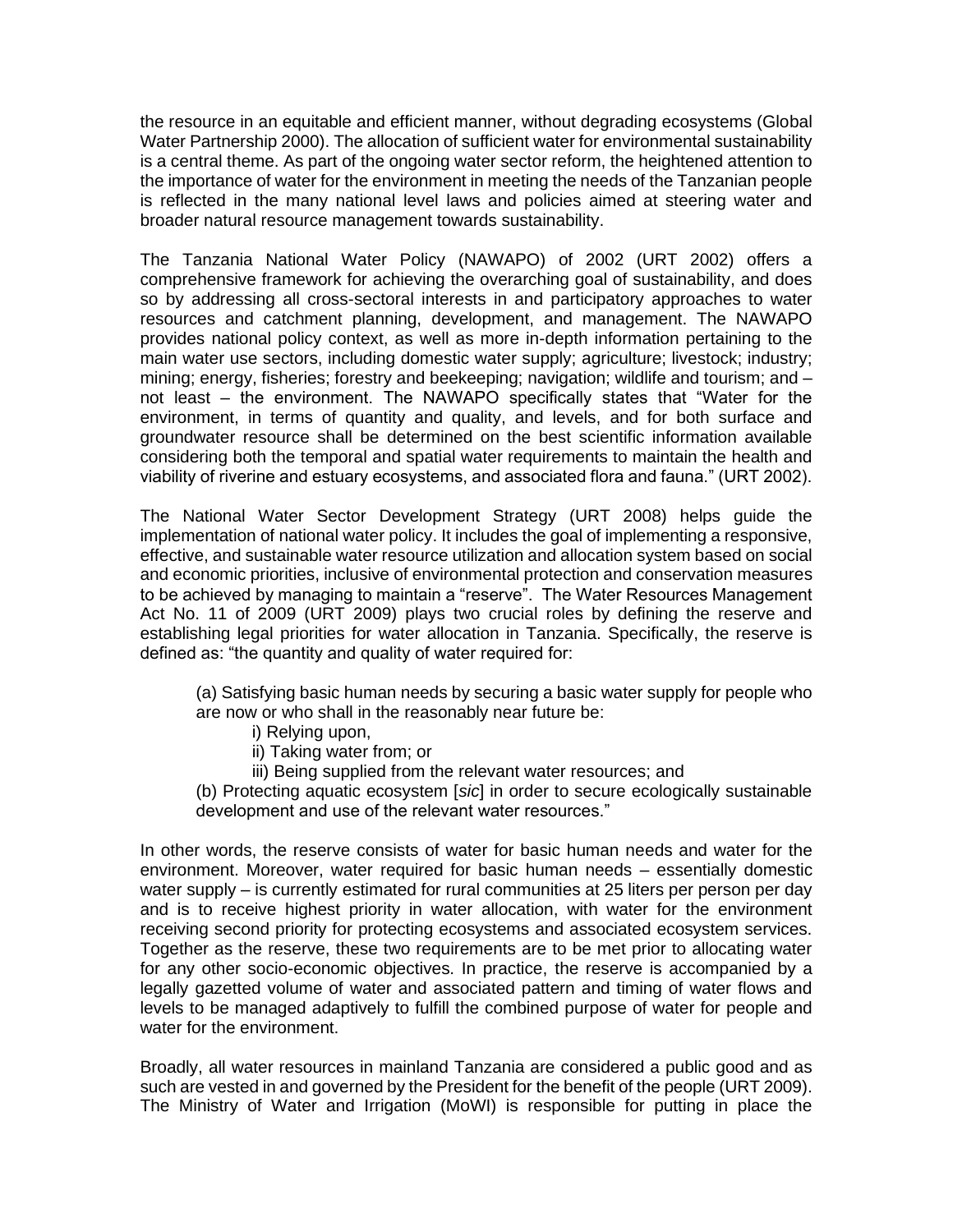guidance, procedures and methods for allocating water, to include defining and ensuring implementation of environmental flows as part of the reserve for every water body in the water resource management system. Under national water law and policy, specific authority for managing water resources is assigned to Basin Water Boards (BWBs) established in each of the nine basins across the country (e.g., the Rufiji Basin Water Board [RBWB] for the Rufiji River Basin). BWB responsibilities encompass water planning, water allocation permitting, water user and stakeholder engagement, monitoring, reporting, and permit enforcement, to include ensuring that adequate reserves are defined and maintained across each basin.

# **3. Sustainable Irrigated Agriculture in the Kilombero River Sub-Basin**

The focus of the USAID-funded IRRIP2 was to help strengthen food and water security within the Southern Agricultural Growth Corridor of Tanzania (SAGCOT, 2013), and specifically in the Kilombero Sub-Basin of the Rufiji River Basin. The Kilombero and its tributaries are considered to be high to very high in social and ecological importance and generally still retain natural patterns of flow, ecological function, and associated productivity of diverse socio-economic benefits (CDM Smith 2016a). However, the system is also considered potentially very sensitive to changes in flow conditions from growing water demands, land use changes, and other expanding impacts across the sub-basin. Other areas in the Rufiji Basin offer an instructive, yet concerning, backdrop of past and current degradation due to overallocation of water (Box 1).

The potential for expanding irrigated agriculture in the Kilombero Sub-Basin of the Rufiji Basin by developing four irrigation schemes of around 40,000 hectares for rice and other crops was evaluated in a feasibility study under IRRIP2 (CDM Smith, 2016b). One scheme considered included the development of two blocks (Kisegese 1 and 2) of irrigated rice and maize totaling 2,766 hectares and relying on water diversions from the Lwipa River, a tributary of the Kilombero River.

In parallel to design work on Kisegese 1 and 2, an environmental flow assessment (EFA) was conducted to quantify river flow requirements for maintaining ecosystem health and services for directly dependent local communities; that is, to function as sustainability boundaries for guiding project design, potential operational scenarios, and water diversions associated with the irrigation schemes. This EFA was comprehensive, giving consideration to the full range of natural river flow conditions – low flows to floods across seasons – and a diversity of ecological and socio-economic relationships dependent upon those flow conditions (CDM Smith 2016a). Flow recommendations also were given for climatically typical or normal conditions ("maintenance flow"), as well as for very dry years requiring drought management ("drought flow"):

- *Maintenance flow* flow representative of a normal year and sufficient to support social and domestic uses, fish migration and breeding, riparian vegetation growth and recruitment, and sediment transport. The maintenance flow is expected to be equalled or exceeded 60 out of every 100 years.
- *Drought flow* flow equivalent to a drought event, in which flows would be reduced as much as possible, without irreparably damaging the flow-related biophysical processes. For example, in a dry year, flow-sensitive species might miss a breeding season but would survive, perhaps in reduced numbers. The drought flow is expected to be equalled or exceeded 90 to 95 out of every 100 years.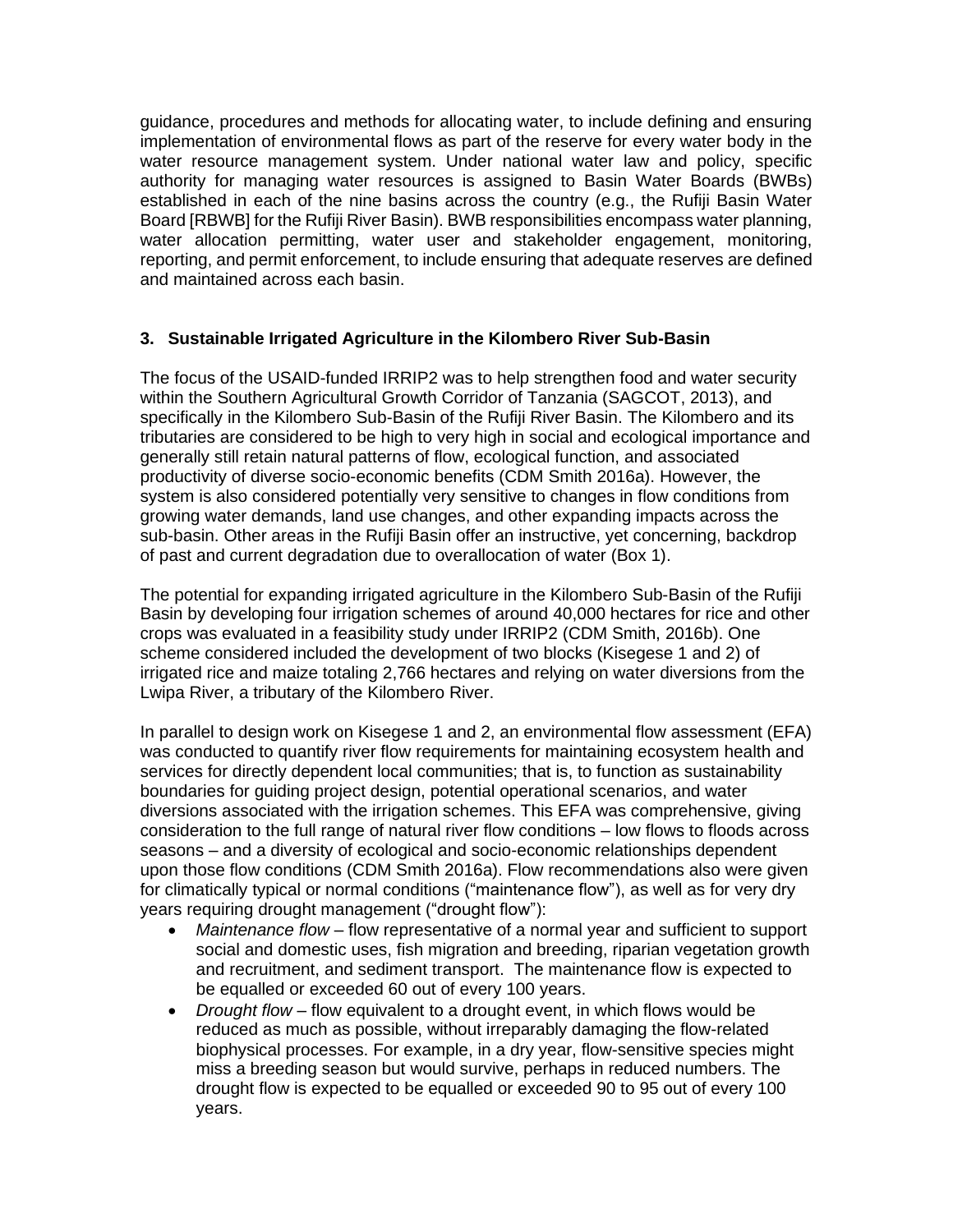#### **Box 1. Overallocation of water in the Great Ruaha Sub-Basin of Tanzania's Rufiji River Basin and water management for restoring critical environmental low flows. Source: CDM Smith (2018a).**

Water from the Great Ruaha River and many of its tributaries is already seriously overallocated for irrigated agriculture, including upstream on the Usangu Plain (Kashaigili et al. 2007, Kashaigili 2008). This overuse has led to the shrinkage of the Usangu Wetlands and drying up of the Great Ruaha River during the dry-season months in the Ruaha National Park, an annually recurring event since 1993 (URT 2014). The consequences have been particularly adverse within the National Park, among other impacts, affecting the life cycles, refuge habitats, condition, and survival of wildlife, riparian vegetation, and fish populations, and reducing water quality and critical ecological functions (WWF-TCO 2010).

In response, an initial (2003-2005) estimate was made of the low flows necessary to maintain the river as perennial and connected. This estimate was generated using a rapid, semi-holistic EFA applying the DRM (CDM Smith 2018c) and Flow Duration Curve analysis to combine hydrological data with limited ecological information from the Msembe Ferry site on the Great Ruaha River inside the park (McClain et al. 2013). In cooperation with RBWB, a more in-depth EFA was subsequently undertaken using the BBM, with the objective "to reinstate sufficient dry-season flows in the reaches of the river passing through Ruaha National Park" (McClain et al. 2013). Maintenance flow recommendations were quantified for two sites on the Great Ruaha mainstem and three sites in the Ihefu Wetland, based on hydrology, hydraulics, riparian vegetation, fish and invertebrates (WWF-TCO 2010).

For a discharge of at least 1  $m^3/s$  to be maintained in the park, an estimated 65 to 90 percent reduction in water allocations for agriculture would be necessary on the Usangu Plains; stakeholders considered this unrealistic in the short-term (McClain et al. 2013). While different options for restoring dry season flows have been considered with some ongoing implementation – such as partial irrigation canal closures during the dry season, water efficiency measures, controls on illegal withdrawals, and alternative livelihoods and water sources – significant reaches of the mainstem river continue to go dry during the dry season (McClain et al. 2013). These conditions were observed in October 2017 (photos below: Great Ruaha National Park, including dry bed of the Great Ruaha River [left] and example of hippopotamus mortality in small and isolated river pools [right]).



*Photo credits: Andrew Warner*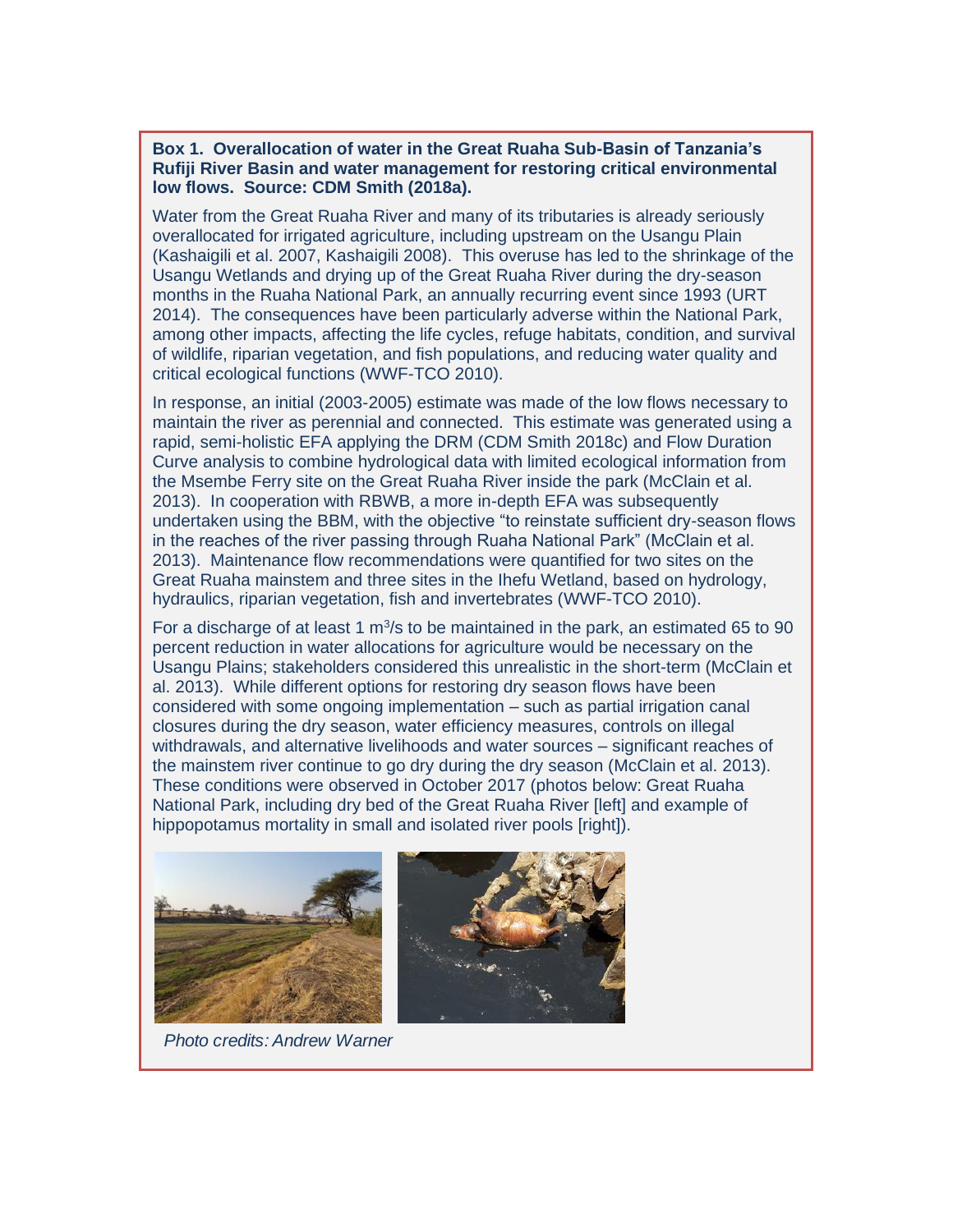Subsequent integration of the EFA recommendations into the irrigation design in part involved a re-design of the schemes to account for the quantity of available water in the system during the dry season (June to October; Figure 2). This involved exploring potential trade-offs and alternatives for meeting ecosystem health and service needs based on the EFA results (CDM Smith 2016a).

As illustrated (Figure 2), the degree to which potential irrigation water could be supplied for the Kisegese scheme with the environmental flows maintained in the Lwipa River (as a reserve) was examined in three categories for the annual hydrograph, based on monthly average discharges: i) above the maintenance environmental flows; ii) between drought and maintenance flows; and, iii) below drought flow. Note that the 'No Irrigation' scenario contains months during which river flows decline below drought flow levels (as frequently as 30% of the time in November). With irrigation, the percentage of time below the drought flow is shown to increase, with the increase greatest during dry periods when the river is already under stress. The amount of time flow is above maintenance levels decreases, even during the wetter periods of the year (notably March). Allowable water withdrawal can be limited by irrigation scheme managers to avoid additional years where flow is projected to fall below the recommended drought flows.

Many other scenarios exist, reflecting the balance between irrigation and the environmental flow recommendations of the reserve, informed by the societal values of different water users and stakeholders, as well as technical alternatives such as methods for improving irrigation efficiency. In this way, the environmental flow recommendations are used to help guide decisions on water resource allocation and associated engineering design and operations. While uncertainties in potential impacts often remain, monitoring of flow, ecological, and related socio-economic conditions around the river can improve understanding and guide adaptive management to improve sustainability and resilience.

Figure 1: Exploring trade-offs for meeting EFA recommendations and potential irrigation allocations of a development scenario for the Lwipa River under maintenance and drought conditions (source: CDM Smith 2018a).

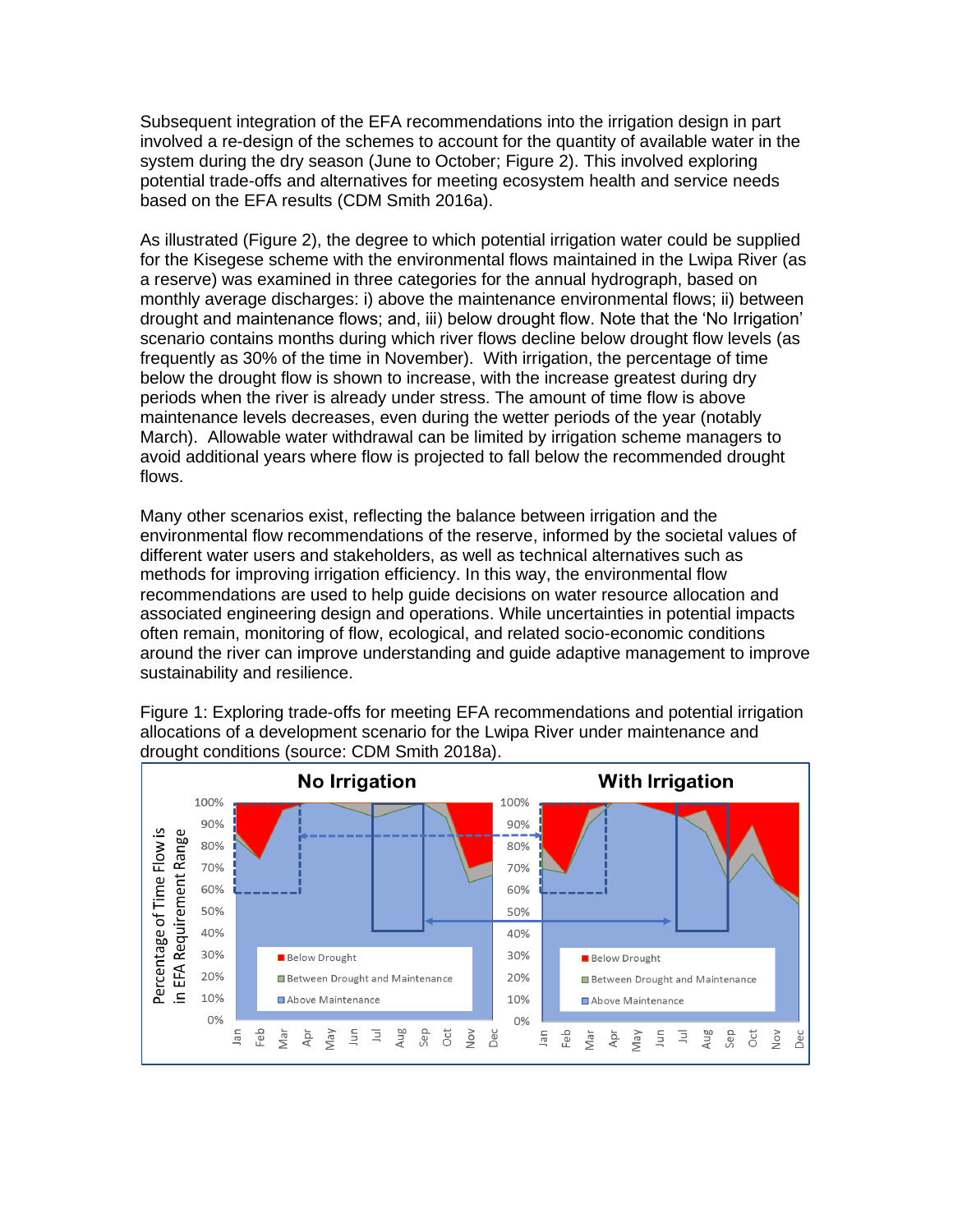### **4. Advancing Sustainability at the Basin and National Scales**

The initial localized water-related work described above focused on assessing the feasibility of specific irrigation schemes, collecting and understanding local community priorities related to water allocation, defining (quantifying) associated sustainability boundaries, and designing and constructing select irrigation schemes aligned with those priorities. Based on the collection of experience from this work, a series of additional tasks was identified to further support and expand capacity of the RBWB for carrying out its responsibilities across the Rufiji Basin, as well as support similar efforts by other BWBs and nationally by the Ministry of Water and Irrigation. This section provides a brief overview of these tasks.

**River Classification System** (CDM Smith 2018b): This desktop river classification system is designed to support water resource and broader natural resource management in Tanzania. It provides a constructive framework for guiding planning, monitoring design, scientific investigation, and decision making, including the siting, design, and operation of water development projects (e.g., hydropower dams, and irrigation or industrial supply). This system includes a national classification of rivers, as well as a nested and more detailed Rufiji Basin classification of river types.

**Desktop Reserve Model** (Tz-DRM; CDM Smith 2018c): This science-based, desktop tool for defining the reserve, first developed in South Africa, continues to be customized for use in Tanzania (CDM Smith 2016a). The Tz-DRM offers a rapid precautionary approach for defining the reserve for river systems throughout Tanzania and was used to generate quantified reserves to supplement other flow assessments across the Rufiji Basin and elsewhere. Training in the tool's application was conducted for RBWB and other Government of Tanzania representatives, academic experts, and NGO staff. Water management and water infrastructure operations that adaptively maintain these defined reserves will help protect ecosystem health and services and strengthen future system resilience.

**Simplified Water Allocation Model** (CDM Smith 2018d, 2018e): A Simplified Water Allocation Model (SWAM) was developed for both the Great Ruaha and Kilombero Sub-Basins to support the RBWB's water permitting program and broader water resource planning and management activities. These SWAMs are designed to enhance sustainability and resilience across the basin by helping to evaluate the individual and collective impacts on water security of small and large water users, define water requirements for maintaining or restoring quantified reserves, and assess trade-offs in various long-term water use demands such as agricultural irrigation, industrial expansion, and hydropower generation. Hands-on training in applications of the SWAM was conducted in June 2018 as part of an Adaptive Water Resource Management workshop (below).

**Adaptive Water Resource Management** (CDM Smith 2018f): A Monitoring Program and Adaptive Management Plan was developed for the Rufiji Basin, a priority monitoring network was established, and associated gauging stations were rehabilitated or new monitoring equipment installed, as appropriate. The Plan comprises a three-level program tiered to accommodate monitoring and evaluation at low, moderate and high levels of data collection, funding, and institutional capacity. An Adaptive Water Resource Management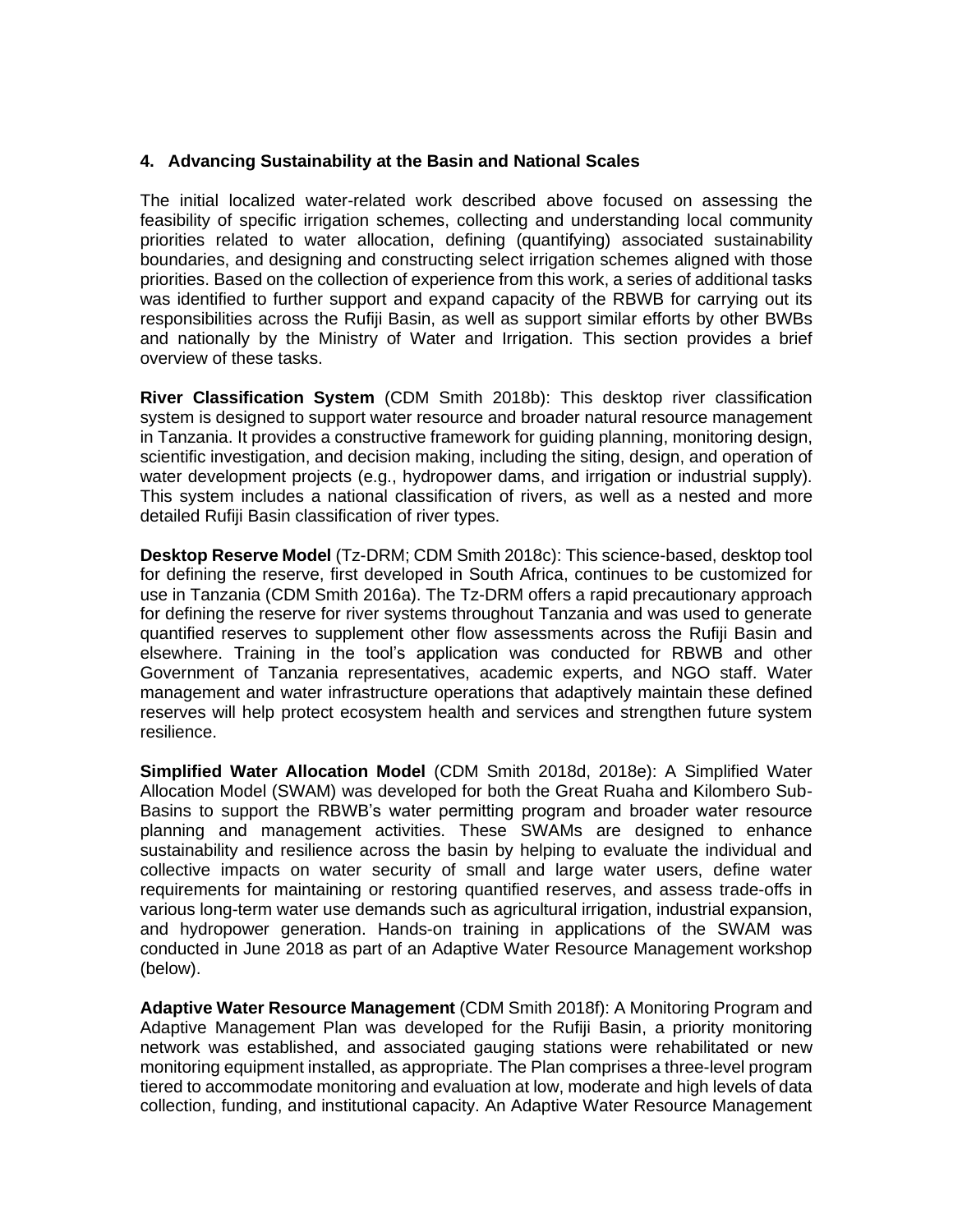workshop was conducted in June 2018 to advance implementation in support of environmentally sustainable and resilient water resources management across the Rufiji Basin.

**Recommend Enhancements to the Guidelines for Environmental Water Requirements Assessment** (CDM Smith 2018g): To assist Basin Water Boards in managing for the reserve, the Government of Tanzania has drafted Environmental Water Requirements Assessment Guidelines for the country. This draft was reviewed, and recommendations for strengthening the Guidelines submitted to and accepted by the Ministry of Water and Irrigation. While these recommendations were informed by international best practice, they strongly reflect the collective experience gained while implementing the above Rufiji Basin work. Application of the finalized Guidelines can constructively steer siting, design, and operation of current and future water development projects, to include energy generation and municipal, industrial, and agricultural supply, thereby strengthening water management in river basins across Tanzania.

## **5. Conclusions**

This project generated a series of technical, institutional, and capacity-based recommendations for advancing sustainable water management in the Rufiji River Basin and across Tanzania in support of achieving water and water-related human security goals, aligned with several SDGs (CDM Smith 2018a). These recommendations were derived in large part from the experiences and lessons learned from the collection of work summarized previously, including identified challenges and constraints, innovations, and ultimate outcomes and results. Those recommendations are not fully revisited here, but select recommendations specific to the Rufiji Basin and national scales are outlined below.

At the basin scale, a primary recommendation is to ensure adequate funding for and capacity within the RBWB (and other BWBs) to carry out its responsibilities as called for under Tanzania's national water policies. These responsibilities encompass a wide range of adaptive management actions across water planning, allocation and permitting, and monitoring (including rapid biological assessments and other screening level evaluations), reporting, reserve compliance, and enforcement of regulations. While important investments are being made in staff education and training, funding is generally insufficient to support broad stakeholder engagement, guarantee long-term monitoring including equipment maintenance, and enable enforcement activities. These capacity challenges are exacerbated by the vastness of the Rufiji Basin and difficulty of travel, especially during the rainy season.

However, there are innovations emerging that should be further encouraged and supported for their ability to help alleviate such resource constraints. For example, water user associations (WUAs) – locally-established groups typically operating at the tributary or sub-tributary scale – have been established at select locations within the Rufiji and other basins. WUAs are and have been active in a range of critically-important activities such as organizing water user and stakeholder engagement, processes to partition water allocations, monitoring, and self-regulating water use among members. By playing any or all of these roles in coordination with a BWB, a WUA can effectively and efficiently fill critical gaps in otherwise resource-limited basin water governance, contribute to monitoring and adaptive management, and enhance the sustainability and resilience of water resource management.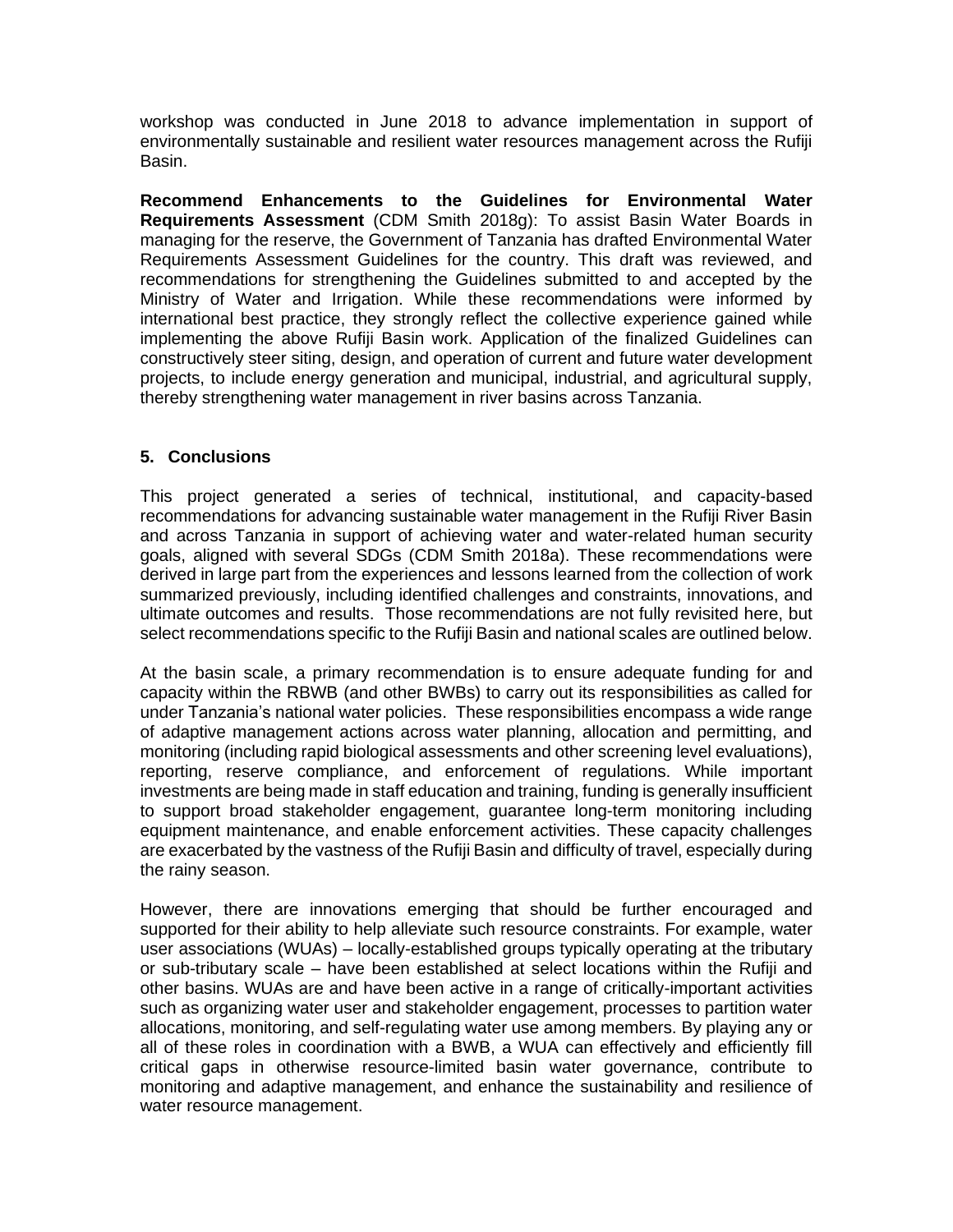Pressures on water resources in the Rufiji Basin continue to increase, for example from expanding irrigated agriculture and planned hydropower dams. These expanding demands raise the urgency not only to conduct environmental flow assessments for other areas of the basin but also to implement and adaptively manage environmental flow recommendations to help guide decisions toward sustainable water resource allocation and management. The most pressing need is for an EFA for the Lower Rufiji River System – including the social and ecological flow-linked needs of the river-floodplain, lakes, and delta – to help inform decisions related to the design, construction, and future operation of Stiegler's Gorge Dam. Further, it is important that action be taken to formally gazette and initiate implementation of reserves across the basin as soon as they are developed.

At the national scale, much can be learned from the collective work to date by each of the nine BWBs, including work in the Rufiji Basin through the IRRIP2 project. An outreach effort should be initiated on the reserve to inform officials in other ministries with environmental and water-related responsibilities, to include identifying options for improving cross-institutional collaboration and water governance. The Policy Brief (CDM Smith 2018a) and other resources can act as a foundation for this outreach. In parallel, this collection of work should be used to update and finalize the *2016 Draft National Environmental Flow Guidelines for Tanzania*, to include the recommendations provided in the memorandum to the MoWI (CDM Smith 2018g; Memorandum from CDM Smith to the Permanent Secretary, Ministry of Water and Irrigation. March 28, 2018). Similarly, benefits could be realized by MoWI finalizing the *Draft Environmental Water Requirements Assessment Guidelines for Tanzania* and expanding efforts to transfer methods and tools described above and lessons learned across the nine basins. If further supported, efforts to date to establish and advance a national center of excellence for water resources management could significantly benefit the nation by developing best practices, encouraging common approaches and systems across the basins, establishing and maintaining a national water resources information system, and/or acting as a forum for exchange and source of experts accessible to BWBs and Ministries.

*Acknowledgements: This project was funded by the United States Agency for International Development (USAID). With deep appreciation, the authors recognize the invaluable perspectives, expertise, and commitment of the project team, including Charles Mengo, David Munkyala, and the rest of the Rufiji Basin Water Board staff, Michael McClain, Zach Eichenwald, Tim Cox, Madaka Tumbo, Rashid Tamatamah, Japhet Kashaigili, Felister Mombo, Karoli Njau, Samora Macrice, Julian Olden, Mathis Messager, Kate Rowntree, and Denis Hughes. We also express our gratitude to Keith Williams for review of this manuscript and overall project guidance as CDM Smith's Chief of Party in Tanzania.*

#### **References**

CDM Smith. 2016a. *Environmental flows in Rufiji River Basin assessed from the perspective of planned development in Kilombero and Lower Rufiji Sub-basins. Technical assistance to support the development of irrigation and rural roads infrastructure project (IRRIP2).* CDM Smith International. Available through: <https://dec.usaid.gov/dec/home/Default.aspx>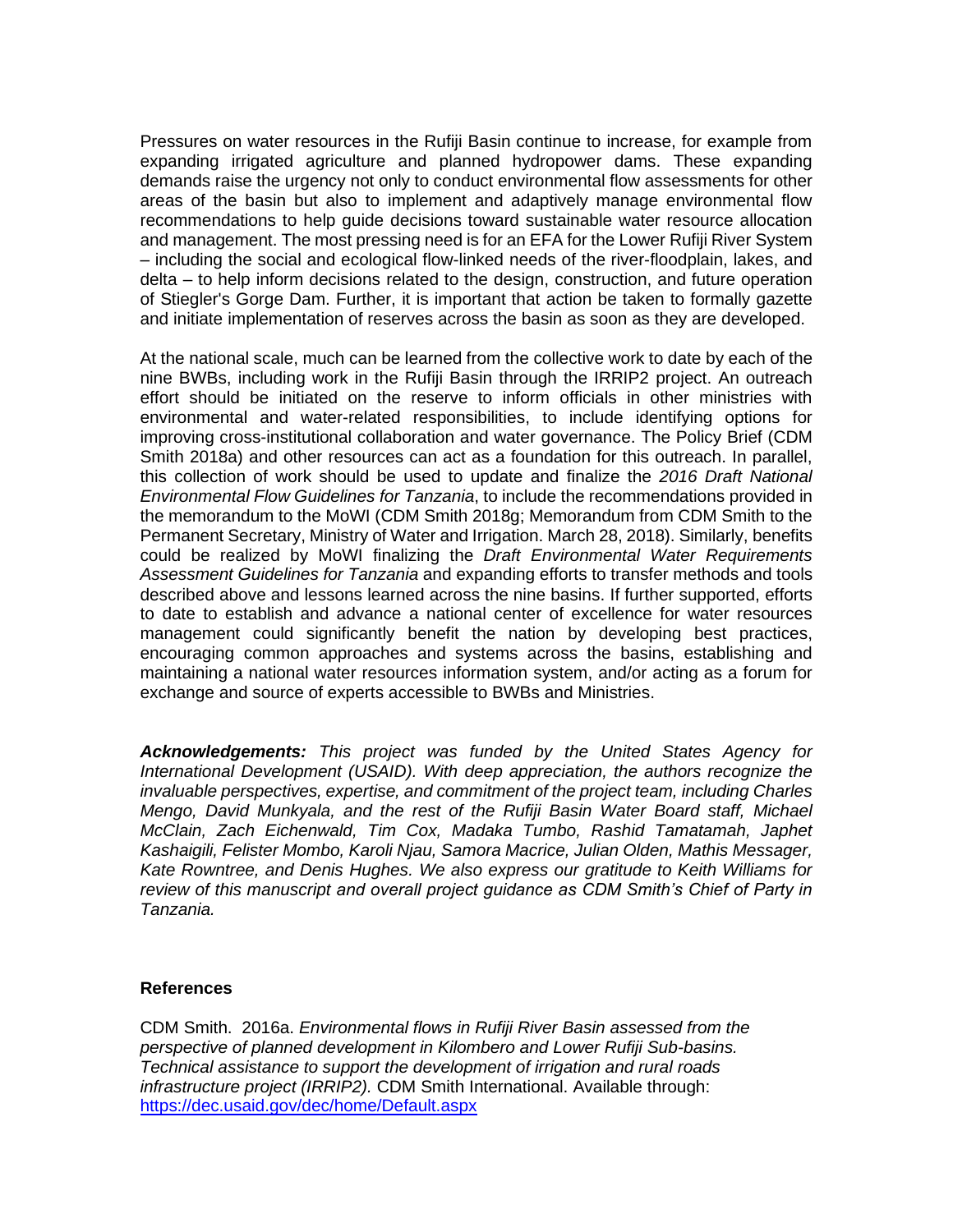CDM Smith. 2016b. *Feasibility Study of the Kisegese Irrigation Scheme*. Technical Assistance to Support the Development of Irrigation and Rural Roads Infrastructure Project (IRRIP2). CDM Smith for USAID/Tanzania.

CDM Smith. 2018a. Draft. *Water for the Environment in Tanzania: Environmental Flows through Reserve Implementation. Extended Policy Brief*. CDM Smith for USAID/Tanzania. Available through:<https://dec.usaid.gov/dec/home/Default.aspx>

CDM Smith. 2018b. Draft. *A River Classification System for the Rufiji River Basin and Other Major Basins of Tanzania*. CDM Smith for USAID/Tanzania. Available through: <https://dec.usaid.gov/dec/home/Default.aspx>

CDM Smith. 2018c. Draft. *Revised Desktop Reserve Model for Tanzania (TzDRM) Synthesis Report*. CDM Smith for USAID/Tanzania. Available through: <https://dec.usaid.gov/dec/home/Default.aspx>

CDM Smith 2018d. Draft. *Simplified Water Allocation Model (SWAM): Great Ruaha Sub-Basin, Rufiji Basin, Tanzania.* CDM Smith for USAID/Tanzania. Available through: <https://dec.usaid.gov/dec/home/Default.aspx>

CDM Smith. 2018e. Draft. *Simplified Water Allocation Model (SWAM): Kilombero Sub-Basin, Rufiji Basin, Tanzania.* CDM Smith for USAID/Tanzania. Available through: <https://dec.usaid.gov/dec/home/Default.aspx>

CDM Smith. 2018f. Draft. *Reserve Monitoring Program and Adaptive Management Plan, Rufiji Basin, Tanzania*. CDM Smith for USAID/Tanzania. Available through: <https://dec.usaid.gov/dec/home/Default.aspx>

CDM Smith. 2018g. *Consultation on the MoWI 2016 Draft National Environmental Flow Guidelines for Tanzania*. Memorandum to the Permanent Secretary, Ministry of Water and Irrigation, from Rebecca Tharme, Andrew Warner, and Michael McClain. March 28, 2018. CDM Smith for USAID/Tanzania.

Global Water Partnership. 2000. Integrated Water Resources Management, GWP Technical Committee Background Paper 4, Stockholm: Global Water Partnership.

Kashaigili, J. J., McCartney, M., and Mahoo, H. F. 2007. Estimation of environmental flows in the Great Ruaha River Catchment, Tanzania. *Physics and Chemistry of the Earth, 32*(15-18), 1007-1014.

Kashaigili, J. J. 2008. Impacts of land-use and land-cover changes on flow regimes of the Usangu wetland and the Great Ruaha River, Tanzania. *Physics and Chemistry of the Earth, 33*(8-13), 640-647.

McClain, M. E., Kashaigili, J. J., and Ndomba, P. 2013. Environmental flow assessment as a tool for achieving environmental objectives of African water policy, with examples from East Africa. *International Journal of Water Resources Development, 29*(4), 650- 665.